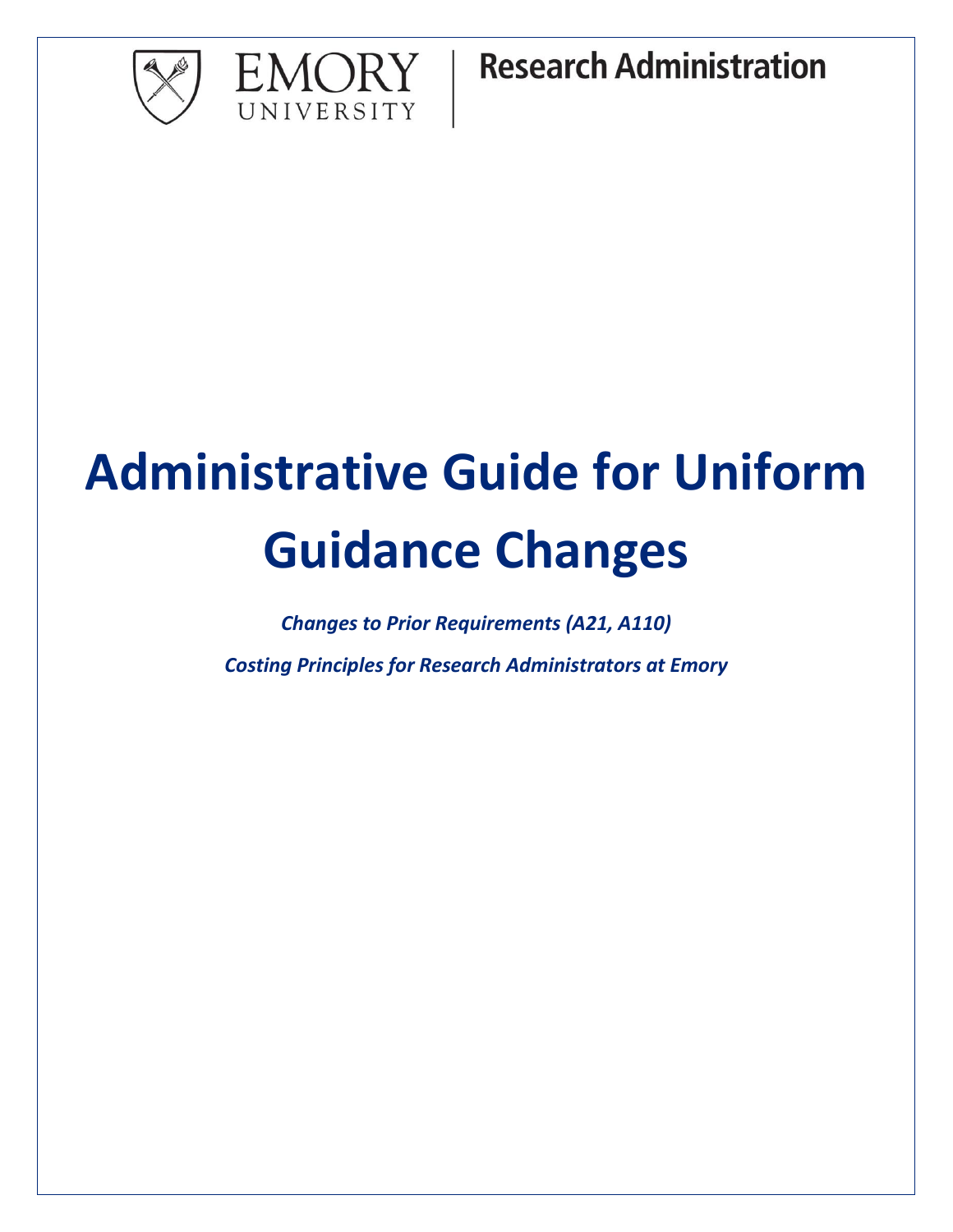# **CONTENTS**

| Determining Whether an Award is Subject to A-21 or Uniform Guidance     | 4  |
|-------------------------------------------------------------------------|----|
|                                                                         |    |
|                                                                         |    |
|                                                                         |    |
|                                                                         |    |
|                                                                         |    |
| Allowability of Fixed Amount Subawards on Federally Sponsored Projects  | 5  |
|                                                                         |    |
|                                                                         |    |
|                                                                         |    |
| <b>Effort Reporting Certification Frequency</b>                         | 7  |
|                                                                         |    |
|                                                                         |    |
|                                                                         |    |
| <b>Service Centers: Rate Calculation and Review Frequency</b>           | 8  |
|                                                                         |    |
|                                                                         |    |
|                                                                         |    |
| <b>Equipment Purchases and Management</b>                               | 9  |
|                                                                         |    |
|                                                                         |    |
|                                                                         |    |
| <b>Compensation - Fringe Benefits: Accrued Leave (Vacation) Payouts</b> | 10 |
|                                                                         |    |
|                                                                         |    |
|                                                                         |    |
| <b>Charging Administrative salaries to Federally Sponsored Projects</b> | 11 |
|                                                                         |    |
|                                                                         |    |
|                                                                         |    |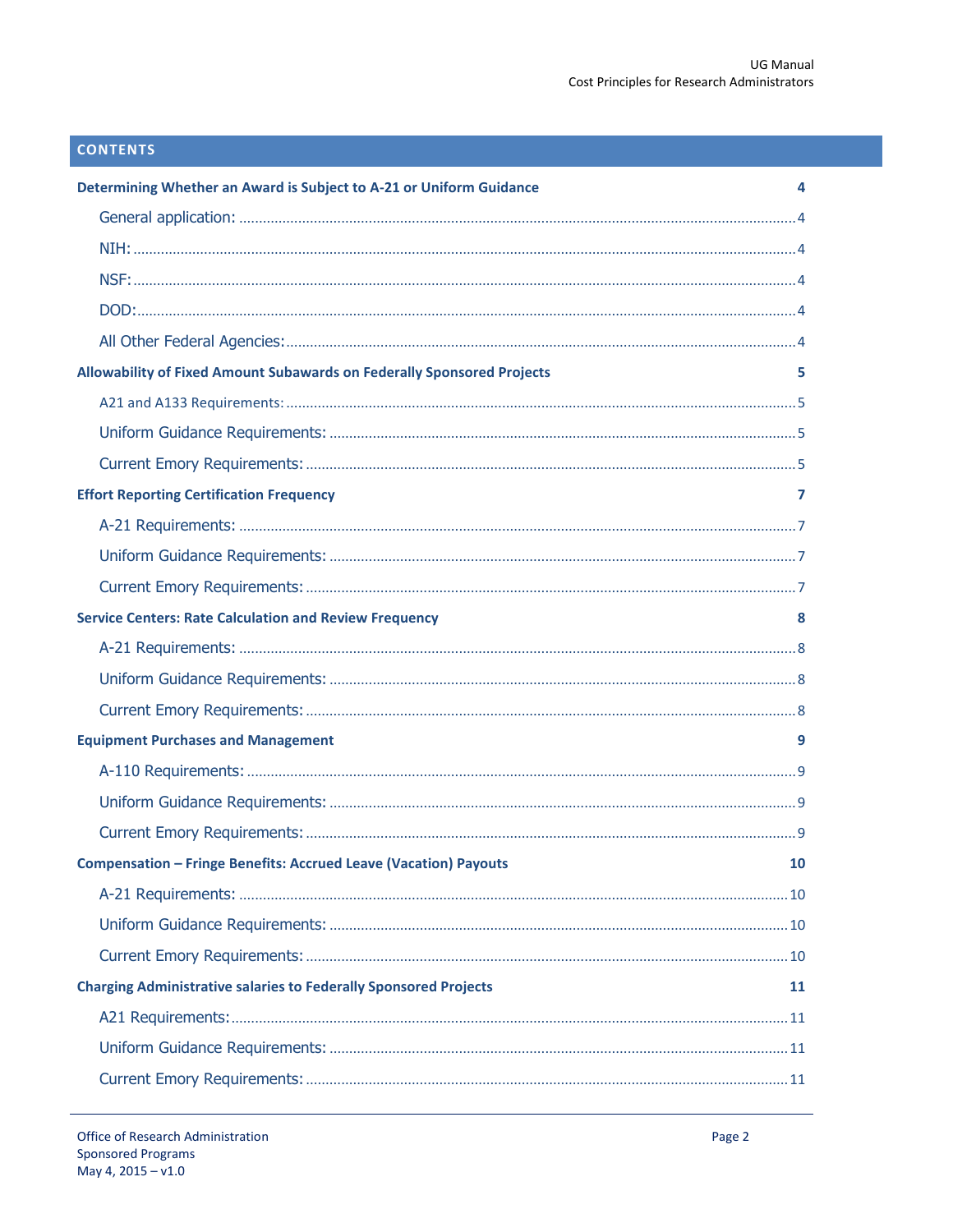| <b>Charging Computing Devices to Federally Sponsored Projects</b>            | $12 \ \mathrm{s}$ |
|------------------------------------------------------------------------------|-------------------|
|                                                                              |                   |
|                                                                              |                   |
|                                                                              |                   |
| <b>Charging Short-term Travel Visa costs to Federally Sponsored Projects</b> | 13                |
|                                                                              |                   |
|                                                                              |                   |
|                                                                              |                   |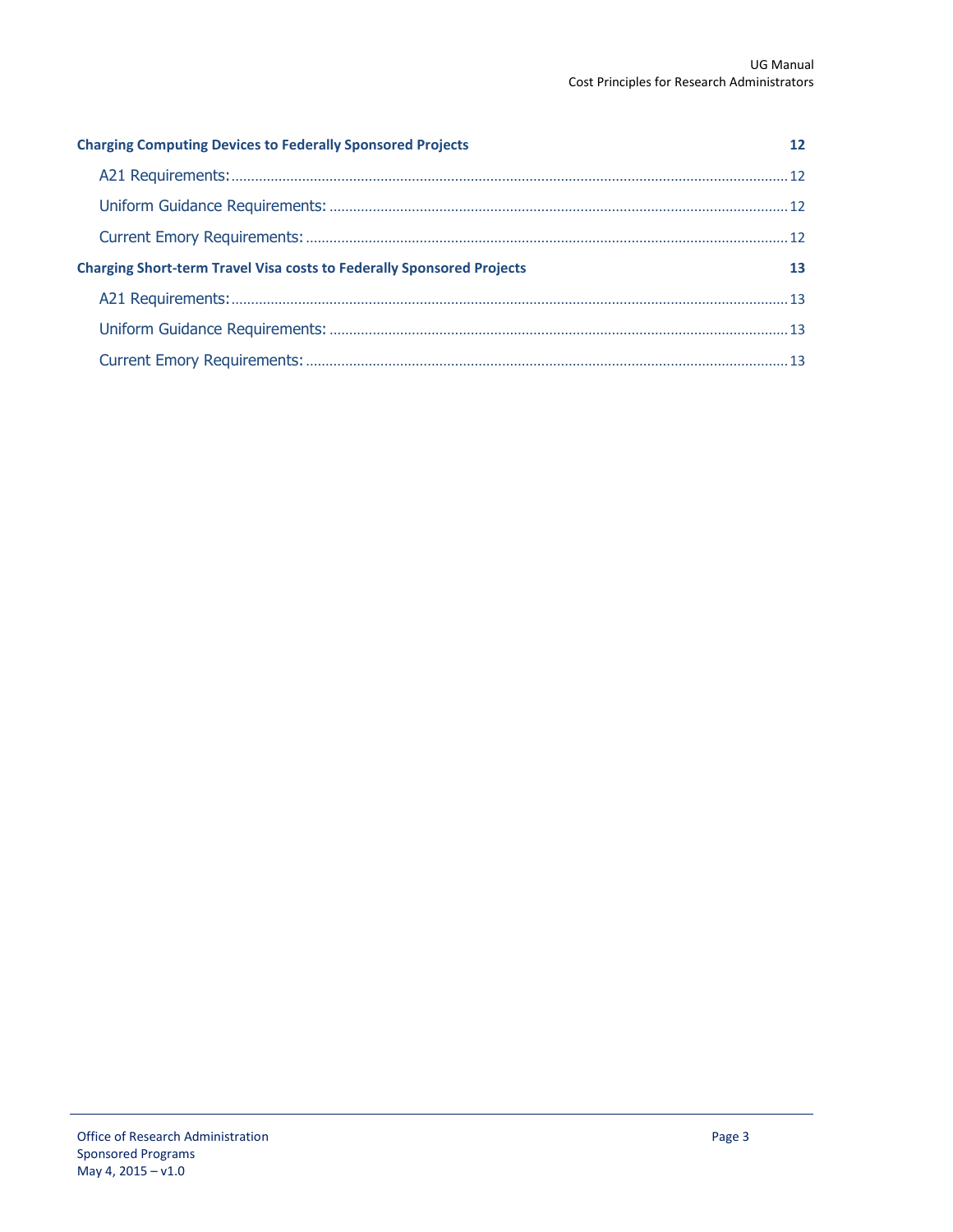## <span id="page-3-0"></span>**DETERMINING WHETHER AN AWARD IS SUBJECT TO A-21 OR UNIFORM GUIDANCE**

#### <span id="page-3-1"></span>**GENERAL APPLICATION:**

The application of Uniform Guidance varies by sponsor. Many agencies have not provided clear guidance on how to determine if the award falls under Uniform Guidance. The current information available is listed below.

#### <span id="page-3-2"></span>**NIH:**

For NIH, any funds awarded (via continuation or amendment) on or after 12/26/14 will be subject to the requirements of Uniform Guidance. The only exception is Kirschstein-NRSA individual fellowship awards. The allowable use of funds under those awards is included in Ruth L. Kirschstein National Research Service Awards in Part II 11.2.9 in the most recent edition of the NIH Grants Policy Statement.

\*\*For Carryover Funds: If the funds are awarded on an NOGA with other new funds (after 12/26/14), all funds including the carryover will be subject to Uniform Guidance. However, if the carryover funds are obligated on a NOGA alone, they will remain subject to the guidance under which they were originally issued.

#### <span id="page-3-3"></span>**NSF:**

For NSF, any funds awarded (via any award instrument) on or after 12/26/14 will be subject to the requirements of Uniform Guidance.

#### <span id="page-3-4"></span>**DOD:**

For DOD (including ONR, ARO, CDMRP, etc), based upon the most recent information communicated by these agencies, the application of Uniform Guidance is based upon the original award date. If the original award date was prior to 12/26/14, all subsequent funding received will remain under the requirements of A21 and A110 (including subsequent amendments, etc.). Any new awards issued on or after 12/26/14 will fall under the requirements of Uniform Guidance.

## <span id="page-3-5"></span>**ALL OTHER FEDERAL AGENCIES:**

Based upon most recent communications, the application of Uniform Guidance should be handled as noted for NSF above. Any funds awarded/obligated on or after 12/26/14 via any award instrument will be subject to the requirements of Uniform Guidance.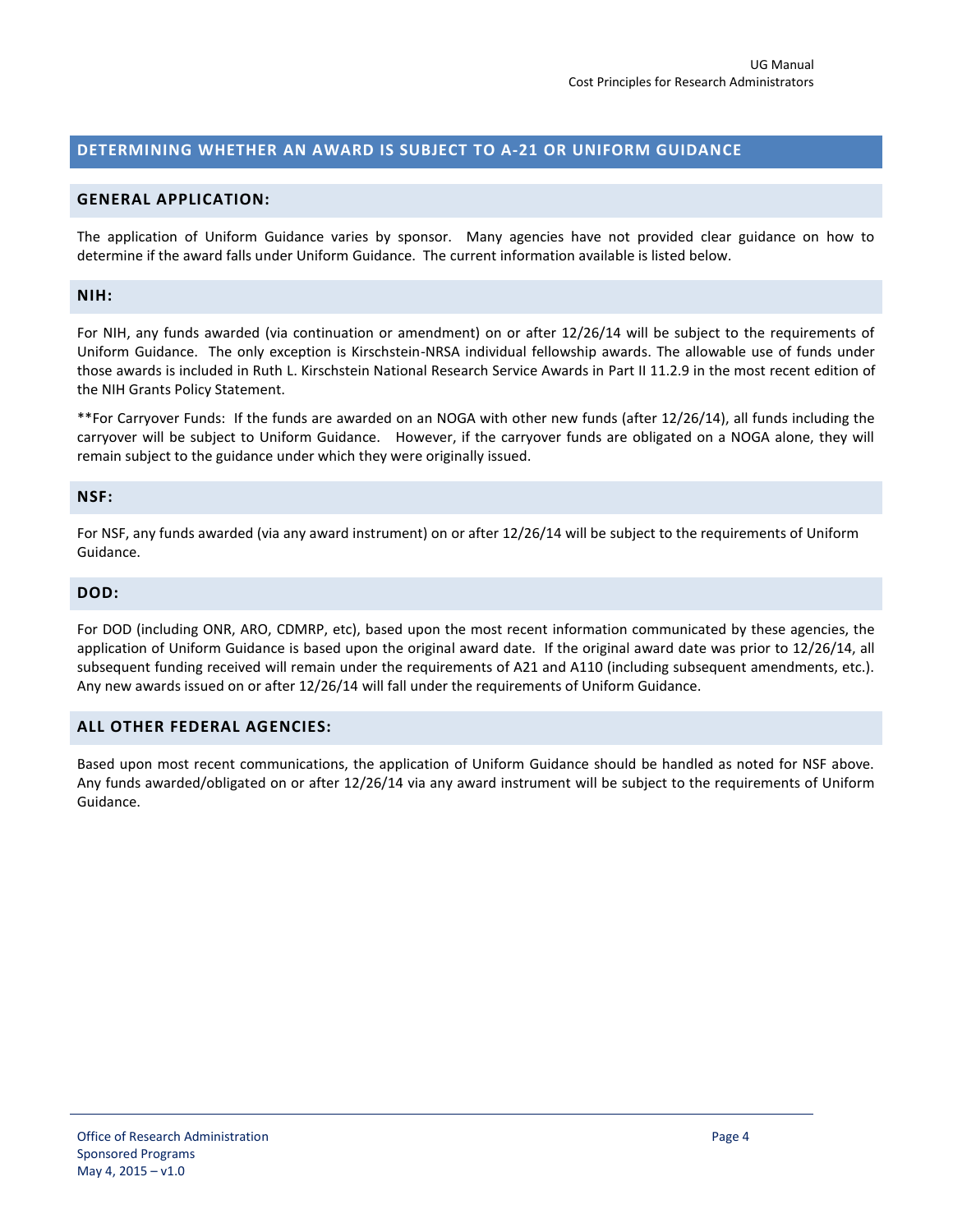## <span id="page-4-0"></span>**ALLOWABILITY OF FIXED AMOUNT SUBAWARDS ON FEDERALLY SPONSORED PROJECTS**

## <span id="page-4-1"></span>**A-21 AND A133 REQUIREMENTS:**

<span id="page-4-2"></span>Allowability of and limitations on use of Fixed Amount Subawards is not specifically addressed in OMB Circulars A21 or A133.

#### **UNIFORM GUIDANCE REQUIREMENTS:**

Uniform Guidance indicates that with prior written approval from the Federal awarding agency, a grant recipient may provide subawards based on fixed amounts up to the Simplified Acquisition Threshold, provided that the subawards meet the requirements for fixed amount awards in §200.201 Use of grant agreements (including fixed amount awards), cooperative agreements, and contracts.

The requirements for fixed amount awards are:

- (1) The award amount is negotiated using the cost principles (or other pricing information) as a guide. The grantee/pass-through entity may use fixed amount awards if the project scope is specific and if adequate cost, historical, or unit pricing data is available to establish a fixed amount award based on a reasonable estimate of actual cost. Payments are based on meeting specific requirements of the prime award. Accountability is based on performance and results. Except in the case of termination before completion of the award, there is no required review of the actual costs incurred by the subrecipient in performance of the award. Some of the ways in which the subaward may be paid include, but are not limited to:
	- a. In several partial payments, the amount of each agreed upon in advance, and the "milestone" or event triggering the payment also agreed upon in advance, and set forth in the award;
	- b. On a unit price basis, for a defined unit or units, at a defined price or prices, agreed to in advance of performance of the subaward and set forth in the subaward; or,
	- c. In one payment at subaward completion.
- (2) A fixed amount subaward cannot be used in programs which require mandatory cost sharing or match.
- (3) The subrecipient must certify in writing at the end of the subaward that the project or activity was completed or the level of effort was expended. If the required level of activity or effort was not carried out, the amount of the subaward must be adjusted.
- (4) Periodic reports may be established for each subaward.
- (5) Changes in principal investigator, project leader, project partner, or scope of effort must receive the prior written approval of the prime recipient.

# <span id="page-4-3"></span>**CURRENT EMORY REQUIREMENTS: (FOR AWARDS COVERED UNDER UNIFORM GUIDANCE – AWARDS COVERD UNDER A-21 SHOULD COMPLY WITH REQUIREMENTS AS DETAILED ABOVE)**

Emory requires that sponsor policies are complied with. The first analysis must include determining if the award is subject to A21 or Uniform Guidance (please see "Topic: Applicability of Uniform Guidance"). It is expected that fixed amount subawards will be rare and more likely utilized for clinical trial site agreements, foreign subrecipients, and/or small businesses. An appropriate justification for inclusion of a fixed amount subaward must be included with the competitive proposal submission:

"The subaward to [Name the subrecipient here] documented in this proposal meets the criteria described in Subpart C-200.201(b) and the Emory University is therefore requesting prior agency approval of this Fixed Price Subaward. The University will consider this subaward approved if an award is made and no contrary guidance from the agency is included in the award notice."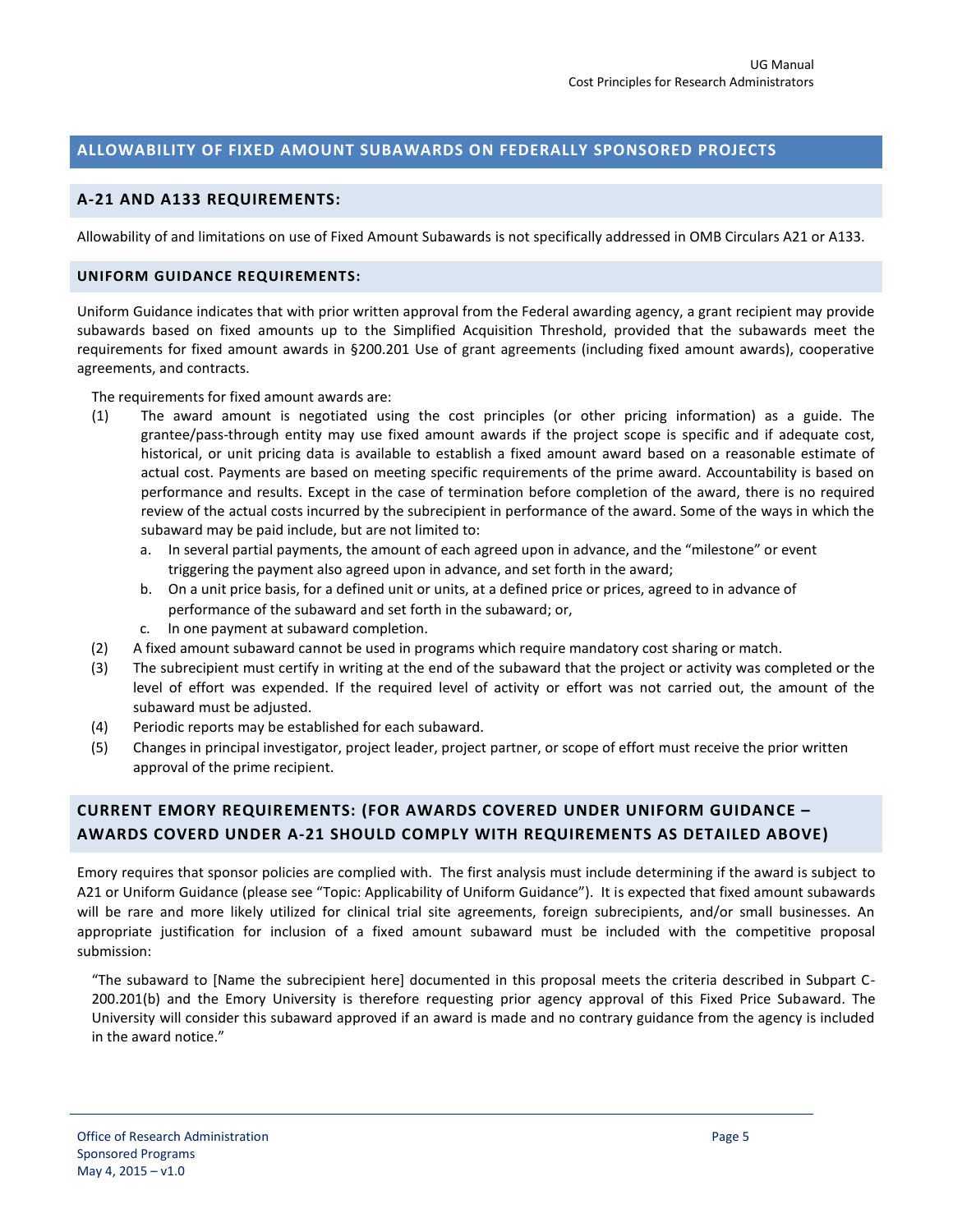<span id="page-5-0"></span>General research collaborations are not likely to be issued as fixed amount subawards. OSP will work with the PI and appropriate support staff to determine the appropriate type of subaward at the time of subaward issuance, regardless of whether a fixed amount justification was included in the proposal.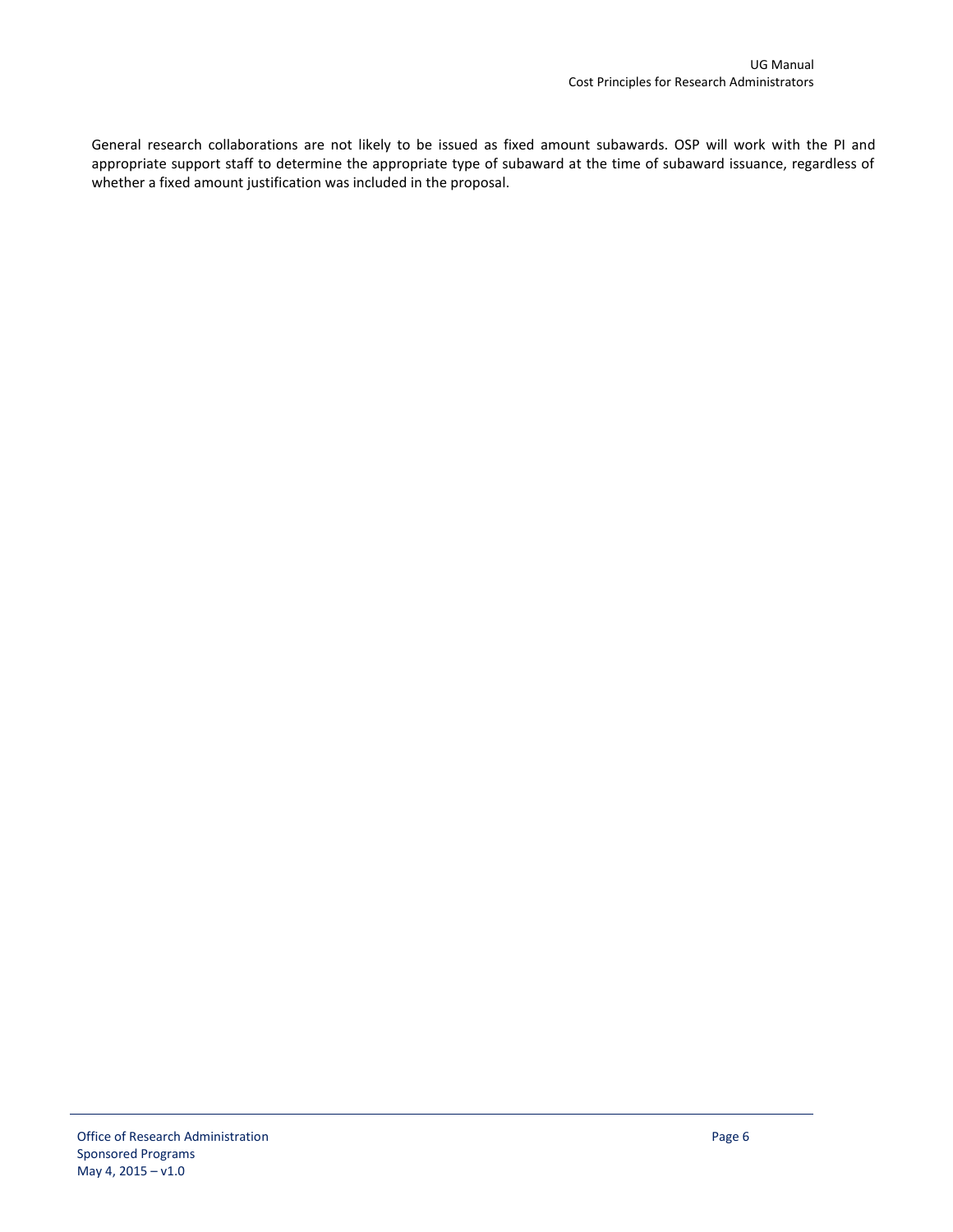## **EFFORT REPORTING CERTIFICATION FREQUENCY**

## <span id="page-6-0"></span>**A-21 REQUIREMENTS:**

Although the term "effort reporting" was not used in A-21, the requirement exists that individuals whose salaries are charged in part or in full to sponsored programs must attest to how their time was spent benefitting these programs. Specifically, the effort expended on a project must at least equal the percentage of payroll dollars charged to a sponsored project during the effort period. A-21 provided several examples of "acceptable methods for payroll distribution," one of which was the use of "after-the-fact" activity records. This is the methodology used by Emory, with the terms as follows:

- Activity reports will reflect the distribution of activity expended by employees covered by the system.
- These reports will reflect an after-the-fact reporting of the percentage distribution of activity of employees. Charges may be made initially on the basis of estimates made before the services are performed, provided that such charges are promptly adjusted if significant differences are indicated by activity records.
- Reports will reasonably reflect the activities for which employees are compensated by the institution. To confirm that the distribution of activity represents a reasonable estimate of the work performed by the employee during the period, the reports will be signed by the employee, principal investigator, or responsible official(s) using suitable means of verification that the work was performed.
- For professorial and professional staff, the reports will be prepared each academic term, but no less frequently than every six months. For other employees, unless alternate agreements are agreed to, the reports will be prepared no less frequently than monthly and will coincide with one or more pay periods.

Six months prior to the effective date of Uniform Guidance, Emory was granted permission to move non-exempt employees to quarterly certification (which would be in line with the certification frequency for exempt employees). With the roll-out of Uniform Guidance, the University was given additional flexibility which we have implemented for all employees.

#### <span id="page-6-1"></span>**UNIFORM GUIDANCE REQUIREMENTS:**

Uniform Guidance requires that "the non-Federal entity's system of internal controls includes processes to review after-thefact interim charges made to Federal awards based on budget estimates. All necessary adjustments must be made such that the final amount charged to the Federal award is accurate, allowable, and properly allocated." The "examples" that were provided in A-21 as acceptable methods for payroll distribution have been removed from the Uniform Guidance, giving institutions more flexibility as to how they want to certify effort expended on sponsored programs.

# <span id="page-6-2"></span>**CURRENT EMORY REQUIREMENTS: (FOR AWARDS COVERED UNDER UNIFORM GUIDANCE – AWARDS COVERD UNDER A-21 SHOULD COMPLY WITH REQUIREMENTS AS DETAILED ABOVE)**

<span id="page-6-3"></span>Emory requires semi-annual certification of exempt and non-exempt employee effort certification forms. The semi-annual effort periods are: September – February and March – August. The certification of all effort forms must be completed within 90 days of the end of the effort period and the submission of related cost transfers must be completed by the earlier of (A) within 90 days of the end of the effort period or (B) within 60 days following the end of the award. This requires that all salary cost transfers are processed within this period. In the case that the final invoice and/or report is due earlier than 90 days, the salary costs will be required to be reflected on the sponsored project at an earlier date in order to allow time for final invoicing and/or reporting.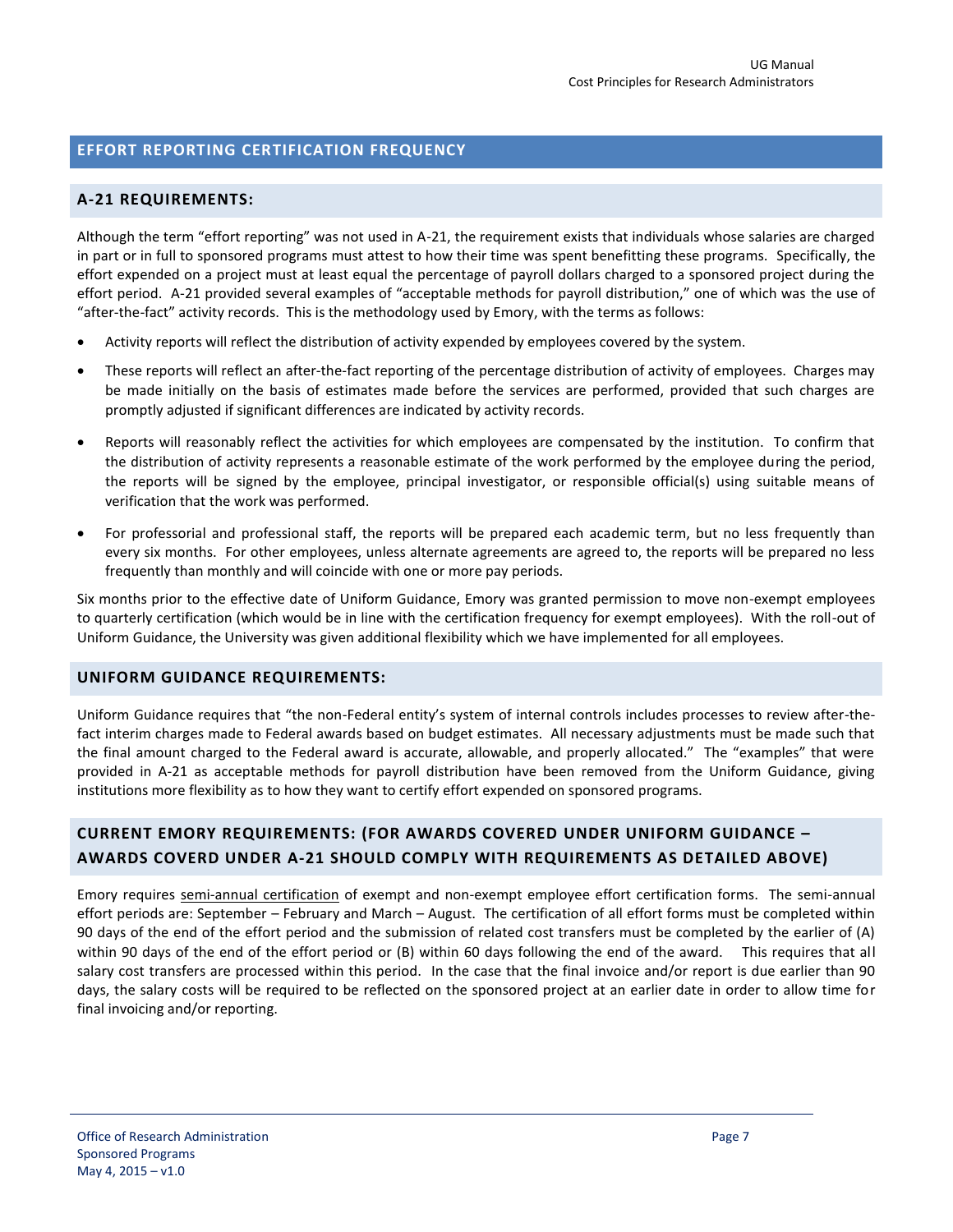# **SERVICE CENTERS: RATE CALCULATION AND REVIEW FREQUENCY**

## <span id="page-7-0"></span>**A-21 REQUIREMENTS:**

Recharge/Service centers are not specifically referred to as such in A-21, although universities typically apply the rules found in Section J47 (Specialized Service Facilities) to all of their recharge activities. The guidance on specialized service facilities is provided below:

- The costs of such services, when material, must be charged directly to applicable awards based on actual usage of the services on the basis of a schedule of rates or established methodology that:
	- o Does not discriminate against federally-supported activities of the institution, including usage by the institution for internal purposes, and
	- o Is designed to recover only the aggregate costs of the services.
- The costs of each service shall consist normally of both its direct costs and its allocable share of all F&A costs. Rates shall be adjusted at least biennially, and shall take into consideration over/under applied costs of the previous period(s).

Emory University has for many years required the annual review and approval of rate calculations for service centers, even when the federal guidance required a biennial review/rate adjustment. The rationale for this was that it would enforce greater compliance and accountability if it was managed every year as opposed to every other year.

In addition, we have allowed service centers to maintain a working capital surplus equivalent to  $1/6<sup>th</sup>$  (60 days) of annual operating expenses. This is not an established requirement in any federal guidance, but it is common practice amongst universities and is acceptable to the audit community.

## <span id="page-7-1"></span>**UNIFORM GUIDANCE REQUIREMENTS:**

Uniform Guidance has not changed the requirements associated with specialized service facilities, and by proxy, recharge/service centers. Rate adjustments are still required every other year, and charges must continue to be based on actual usage.

# <span id="page-7-2"></span>**CURRENT EMORY REQUIREMENTS: (FOR AWARDS COVERED UNDER UNIFORM GUIDANCE – AWARDS COVERD UNDER A-21 SHOULD COMPLY WITH REQUIREMENTS AS DETAILED ABOVE)**

In order to reduce administrative burden and to align ourselves with federal guidance, Emory will now require that rates be adjusted (and submitted for review and approval) on a biennial basis. All of the other requirements for calculating costs, accounting for over/under applied costs from prior periods, and charging based on actual usage will continue to hold under the new policy.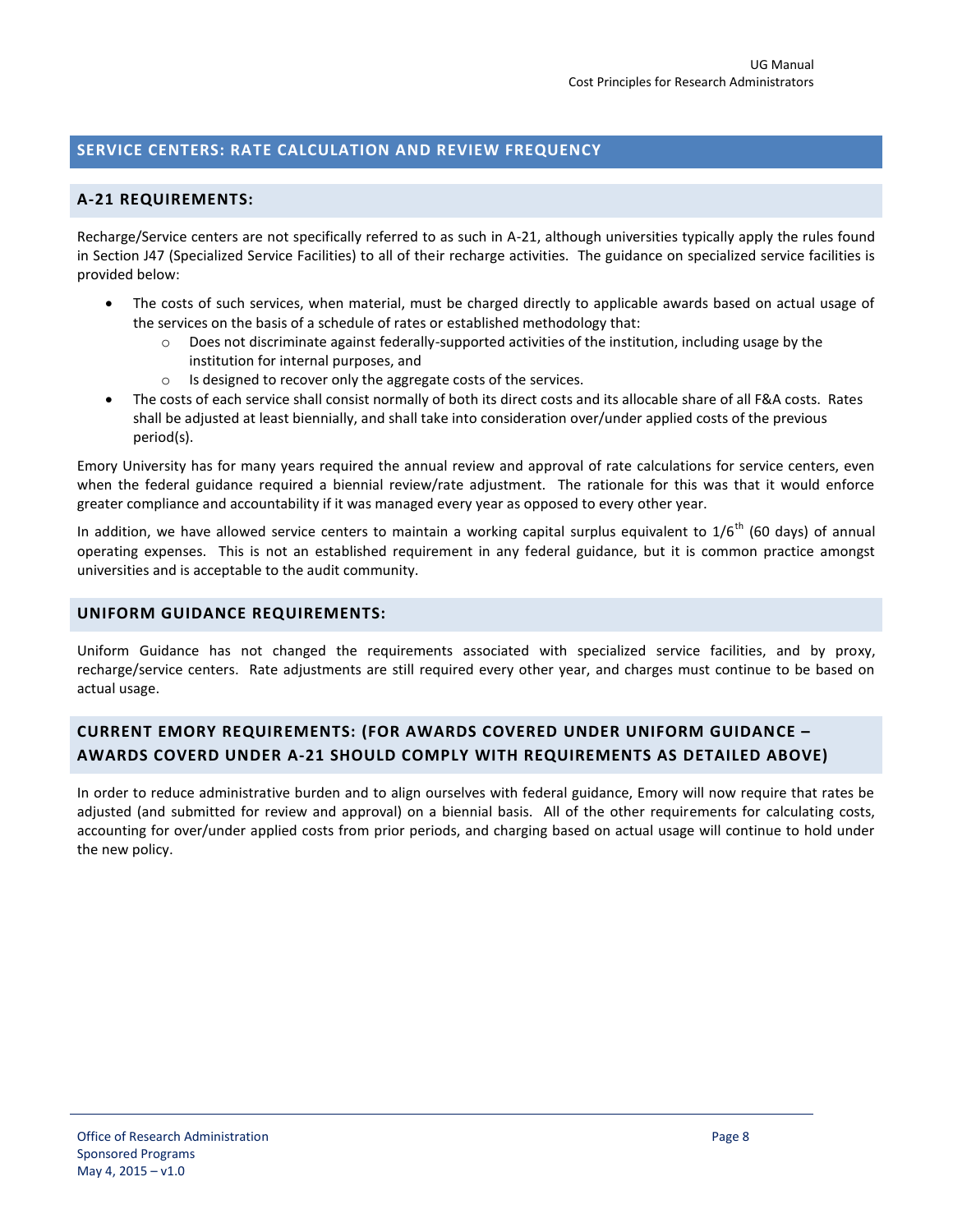## <span id="page-8-0"></span>**EQUIPMENT PURCHASES AND MANAGEMENT**

#### <span id="page-8-1"></span>**A-110 REQUIREMENTS:**

Requirements for universities, who possess federally-owned and exempt property, as well as equipment purchased with federal funds, are established in OMB Circular A-110, Sections 33 and 34 of Subpart C. Highlights of these requirements include the following:

- Title to federally-owned property remains vested in the Federal Government. Recipients shall submit annually an inventory listing of federally-owned property in their custody to the Federal awarding agency. Upon completion of the award or when the property is no longer needed, the recipient shall report the property to the Federal awarding agency for further Federal agency utilization.
- Title to equipment acquired by a recipient with Federal funds shall vest in the recipient, subject to conditions of this section.
- The recipient shall use the equipment in the project or program for which it was acquired as long as needed, whether or not the project or program continues to be supported by Federal funds and shall not encumber the property without approval of the Federal awarding agency. When no longer needed for the original project or program, the recipient shall use the equipment in connection with its other federally-sponsored activities, in the following order of priority: (i) Activities sponsored by the Federal awarding agency which funded the original project, then (ii) activities sponsored by other Federal awarding agencies.
- When acquiring replacement equipment, the recipient may use the equipment to be replaced as trade-in or sell the equipment and use the proceeds to offset the costs of the replacement equipment subject to the approval of the Federal awarding agency.
- A physical inventory of equipment shall be taken and the results reconciled with the equipment records at least once every two years.
- Section 44 of Subpart C also requires that universities avoid purchasing unnecessary items.

#### <span id="page-8-2"></span>**UNIFORM GUIDANCE REQUIREMENTS:**

Uniform Guidance requirements for federally-owned property and equipment purchased with federal funds is very similar to what it is found in A-110. The biggest change is in the language associated with the purchase of items (equipment in this context). The language is contained in Section 200.318 under General Procurement Standards: The non-Federal entity's procedures must avoid acquisition of unnecessary or duplicative items.

# <span id="page-8-3"></span>**CURRENT EMORY REQUIREMENTS: (FOR AWARDS COVERED UNDER UNIFORM GUIDANCE – AWARDS COVERD UNDER A-21 SHOULD COMPLY WITH REQUIREMENTS AS DETAILED ABOVE)**

In terms of the management of equipment, we will continue to follow the policies and procedures associated with equipment that have been in place through A-110 and will continue to apply under the Uniform Guidance. In terms of equipment purchases, in order to comply with the language noted above in the Uniform Guidance, a procurement certification has been added for use when making purchases on a sponsored award using Emory Express. This language holds the requester/purchaser accountable for attesting to the essential nature of the equipment to the award, as well as ensuring that they are not aware of any other equipment already in the possession of the University which could also be used to fulfill the aims of the award.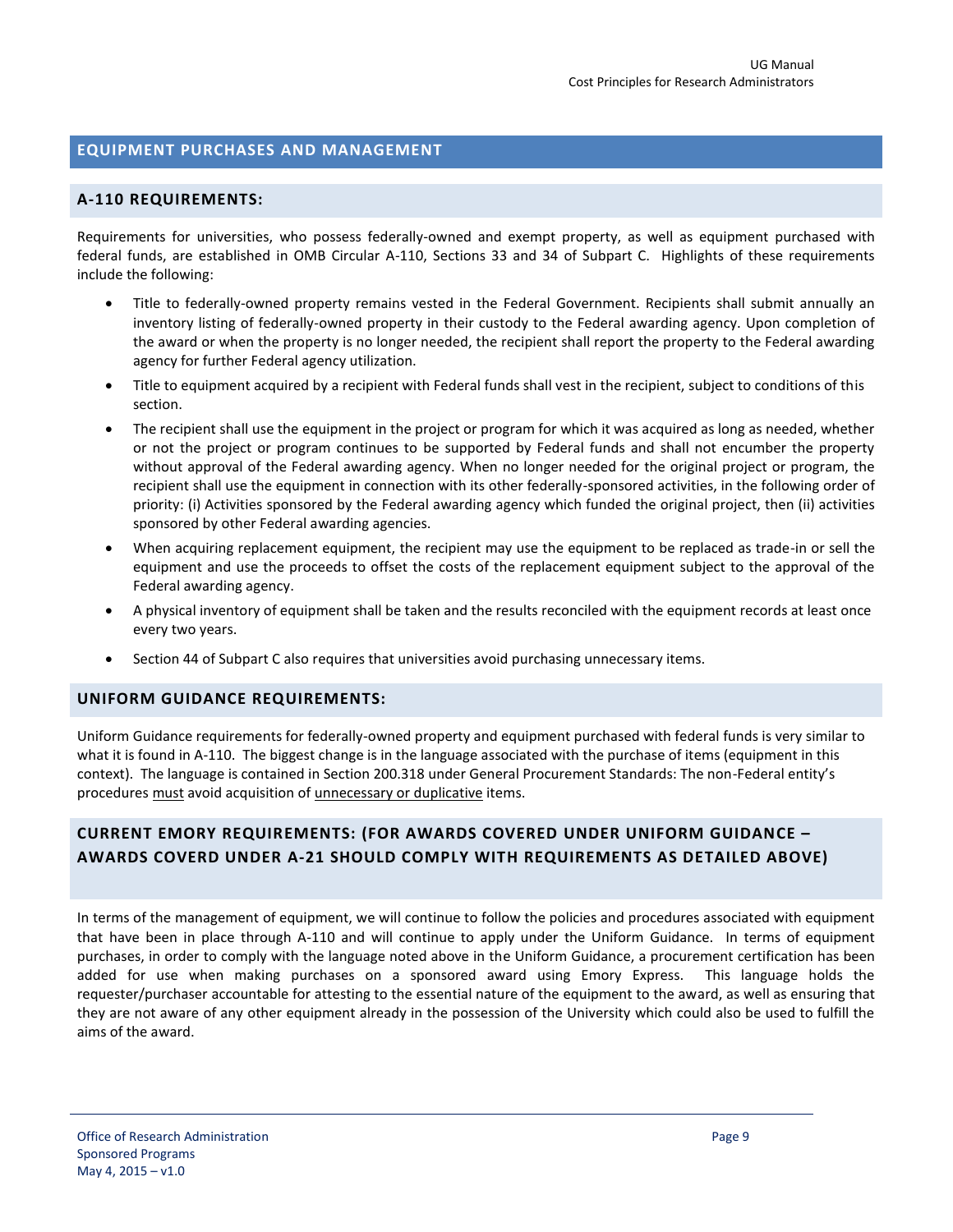# <span id="page-9-0"></span>**COMPENSATION – FRINGE BENEFITS: ACCRUED LEAVE (VACATION) PAYOUTS**

## <span id="page-9-1"></span>**A-21 REQUIREMENTS:**

Fringe benefits are covered in Section J10 of A-21. Key elements of the guidance are as follows:

- Fringe benefits in the form of regular compensation paid to employees during periods of authorized absences from the job, such as for annual leave, sick leave, military leave, and the like, are allowable, provided such costs are distributed to all institutional activities in proportion to the relative amount of time or effort actually devoted by the employees.
- Fringe benefits may be assigned to cost objectives by identifying specific benefits to specific individual employees or by allocating on the basis of institution-wide salaries and wages of the employees receiving the benefits. When the allocation method is used, separate allocations must be made to selective groupings of employees, unless the institution demonstrates that costs in relationship to salaries and wages do not differ significantly for different groups of employees. Fringe benefits shall be treated in the same manner as the salaries and wages of the employees receiving the benefits. The benefits related to salaries and wages treated as direct costs shall also be treated as direct costs.

Prior to FY15, for any employees who were leaving the university and were owed an accrued vacation payout, the payout would be charged as a salary expense based on the employee's funding distribution. In preparation for the Uniform Guidance, the policy was changed beginning in FY15.

## <span id="page-9-2"></span>**UNIFORM GUIDANCE REQUIREMENTS:**

The initial drafts of the Uniform Guidance called for treating accrued leave vacation costs as "indirect" costs, implying that they could not be direct charged….whether in the form of a pure direct charge or as a fringe benefit cost (which is also direct charged). Treatment as an "indirect" cost would clearly be problematic, as most universities are already over the "administrative cap" and would therefore never be able to recover this cost. Our understanding is that a technical correction will be put in place which would clarify the appropriate treatment and allow all us to continue accounting for accrued leave payouts as we are now.

# <span id="page-9-3"></span>**CURRENT EMORY REQUIREMENTS: (FOR AWARDS COVERED UNDER UNIFORM GUIDANCE – AWARDS COVERD UNDER A-21 SHOULD COMPLY WITH REQUIREMENTS AS DETAILED ABOVE)**

<span id="page-9-4"></span>Emory has now built into its fringe pool the costs associated with accrued vacation payouts for terminated employees. Although the language in the Uniform Guidance was not clear, we believe the intent was to ensure that federally sponsored programs were not unfairly burdened by the costs associated with a vacation payout. By incorporating this cost into a fringe pool, it allows for a fair and equitable distribution of costs across all activities of the university.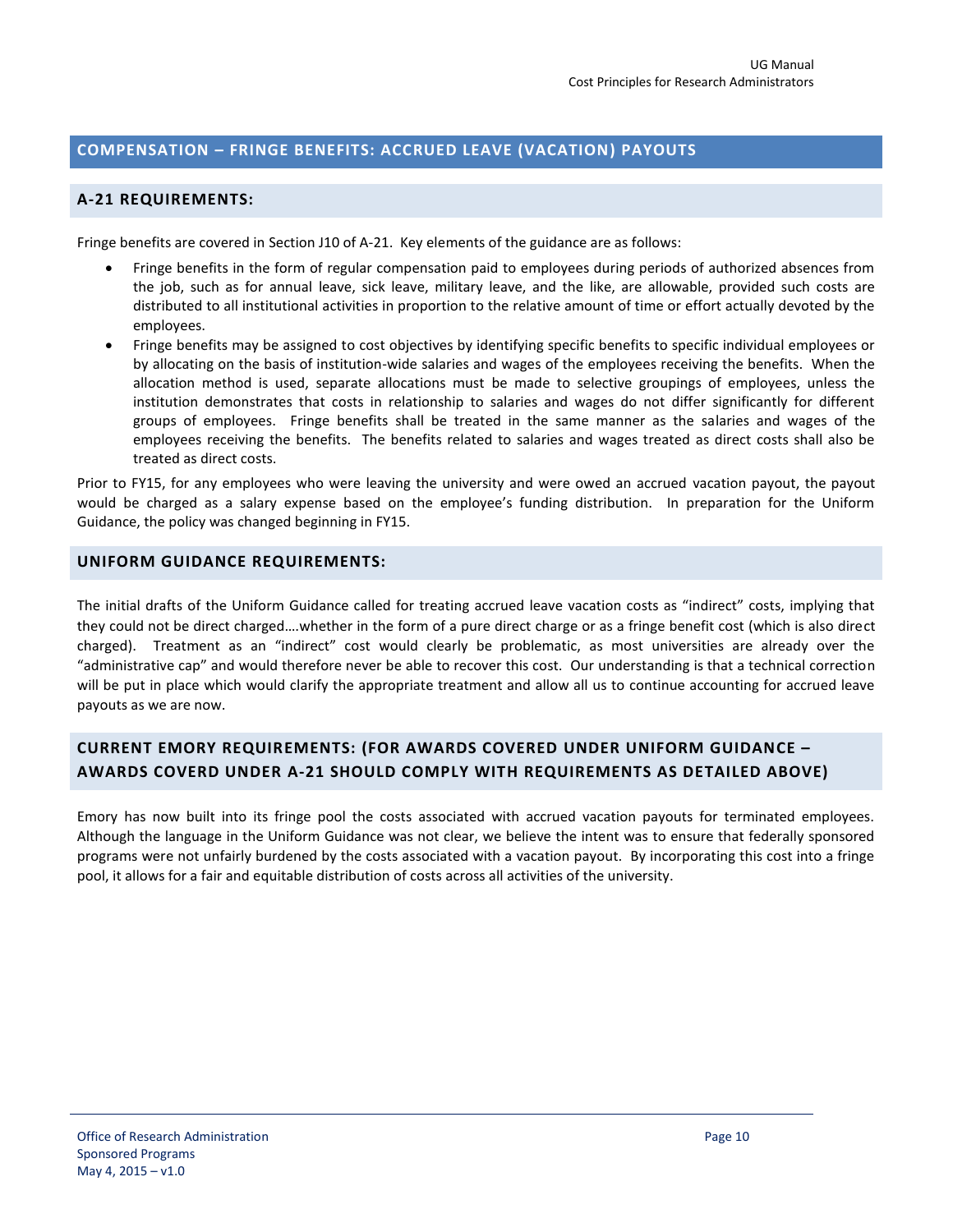## **CHARGING ADMINISTRATIVE SALARIES TO FEDERALLY SPONSORED PROJECTS**

## <span id="page-10-0"></span>**A-21 REQUIREMENTS:**

Generally, administrative salaries are included as part of the facilities and administrative rate and are not reimbursable or allowable as a direct cost. Exhibit C of OMB Circular A21 provides exceptions to the general cost principles for projects defined as a major project. -- Examples of major project where direct charging of administrative or clerical staff salaries may be appropriate are as follows:

- Large, complex programs such as General Clinical Research Centers, Primate Centers, Program Projects, environmental research centers, engineering research centers, and other grants and contracts that entail assembling and managing teams of investigators from a number of institutions.
- Projects which involve extensive data accumulation, analysis and entry, surveying, tabulation, cataloging, searching literature, and reporting (such as epidemiological studies, clinical trials, and retrospective clinical records studies).
- Projects that require making travel and meeting arrangements for large numbers of participants, such as conferences and seminars.
- Projects whose principal focus is the preparation and production of manuals and large reports, books and monographs (excluding routine progress and technical reports).
- Projects which are geographically inaccessible to normal departmental administrative services, such as research vessels, radio astronomy projects, and other research field sites that are remote from campus.
- Individual projects requiring project-specific database management; individualized graphics or manuscript preparation; human or animal protocols; and multiple project-related investigator coordination and communications.

These examples are not exhaustive nor are they intended to imply that direct charging of administrative or clerical salaries would always be appropriate for the situations illustrated in the examples. At Emory, School approval was required for all CAS Exceptions.

#### <span id="page-10-1"></span>**UNIFORM GUIDANCE REQUIREMENTS:**

Uniform Guidance requires that the costs are beyond what is typical for the administrative needs to manage a project so the examples above would still provide appropriate examples. Uniform Guidance states that the cost must be included in the proposal budget or, if it is not, prior approval from the federal agency is required. Agencies have the authority to waive these requirements. NSF and NIH are requiring that the costs be explicitly included in the budget including the justification for modular budgets. If not, obtaining agency approval will be required prior to any incurring any charges. a. NSF has stated that they will require prior approval if the cost was not included in the proposal. The federal government has not yet provided federal Research Terms and Conditions. This document will include a prior approval matrix that can be used to identify what prior approvals individual agencies will require.

# <span id="page-10-2"></span>**CURRENT EMORY REQUIREMENTS:(FOR AWARDS COVERED UNDER UNIFORM GUIDANCE – AWARDS COVERD UNDER A-21 SHOULD COMPLY WITH REQUIREMENTS AS DETAILED ABOVE)**

<span id="page-10-3"></span>Emory requires that sponsor policies are complied with. The first analysis must include determining if the award is subject to A21 or Uniform Guidance (please see "Topic: Applicability of Uniform Guidance"). Emory also requires that the minimum % of effort charged for any administrative staff member to a sponsored project is 20%. Any requests for exceptions to this should be submitted to the Allowability Panel for further review.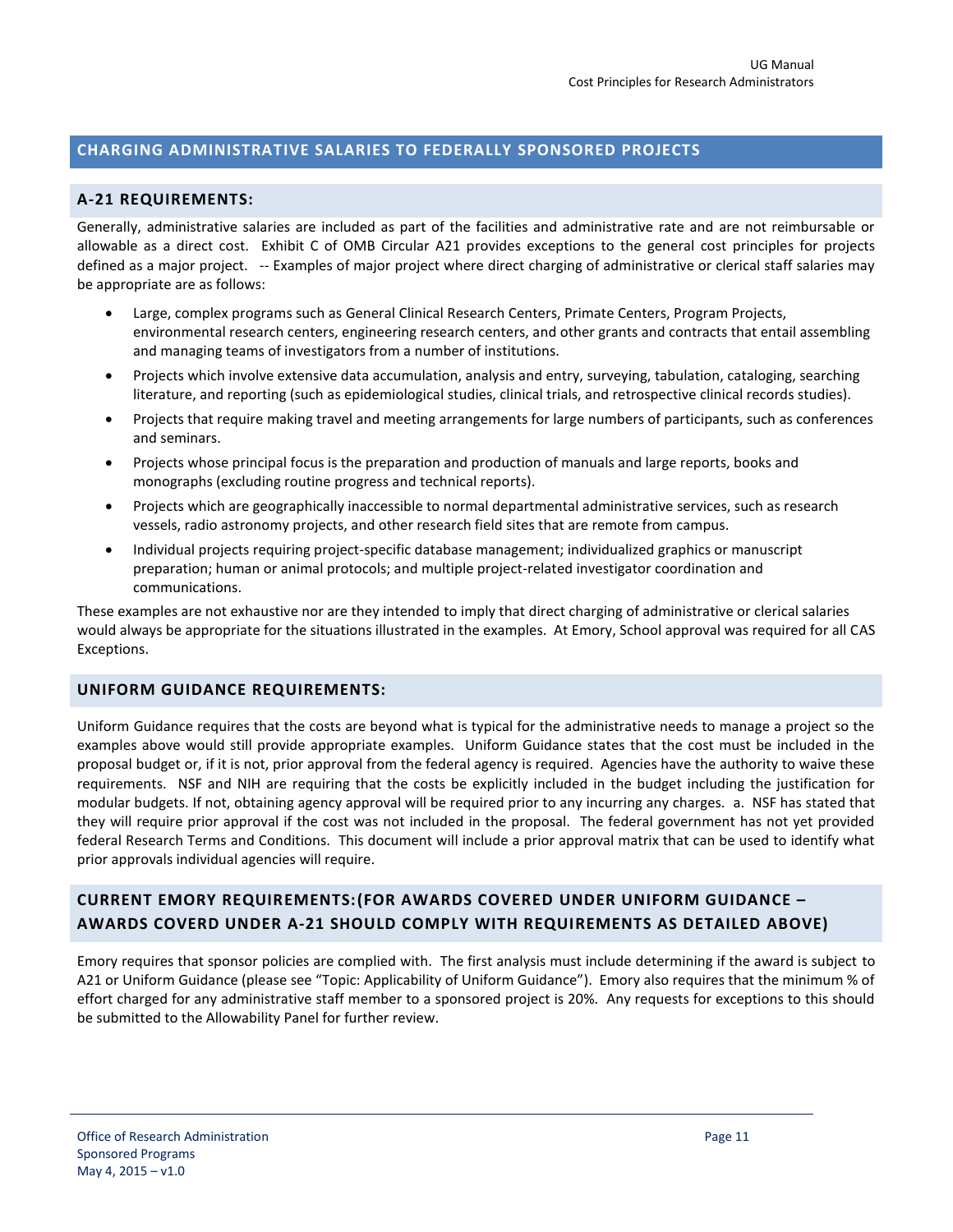# **CHARGING COMPUTING DEVICES TO FEDERALLY SPONSORED PROJECTS**

## <span id="page-11-0"></span>**A-21 REQUIREMENTS:**

Generally, computing devices (computers, laptops, tablets, smartphones, etc.) are included as part of the facilities and administrative rate and are not reimbursable or allowable as a direct cost. Exhibit C of OMB Circular A21 provides exceptions to the general cost principles for projects defined as a major project. -- Examples of major project where direct charging of administrative or clerical staff salaries may be appropriate are as follows:

- Large, complex programs such as General Clinical Research Centers, Primate Centers, Program Projects, environmental research centers, engineering research centers, and other grants and contracts that entail assembling and managing teams of investigators from a number of institutions.
- Projects which involve extensive data accumulation, analysis and entry, surveying, tabulation, cataloging, searching literature, and reporting (such as epidemiological studies, clinical trials, and retrospective clinical records studies).
- Projects that require making travel and meeting arrangements for large numbers of participants, such as conferences and seminars.
- Projects whose principal focus is the preparation and production of manuals and large reports, books and monographs (excluding routine progress and technical reports).
- Projects which are geographically inaccessible to normal departmental administrative services, such as research vessels, radio astronomy projects, and other research field sites that are remote from campus.
- Individual projects requiring project-specific database management; individualized graphics or manuscript preparation; human or animal protocols; and multiple project-related investigator coordination and communications.

These examples are not exhaustive nor are they intended to imply that direct charging of computing devices would always be appropriate for the situations illustrated in the examples. Also noted is that the device can only be used for the purposes of the project to which it is charged. For example, a laptop purchased on a grant (with an approved CAS exception) should only be used for that grant and not for other purposes such as checking email, etc.) At Emory, School approval was required for all CAS Exceptions.

## <span id="page-11-1"></span>**UNIFORM GUIDANCE REQUIREMENTS:**

Uniform Guidance requires that any computing devices charged to a federally sponsored program must be allowable. They must be necessary for the conduct of the project must provide a direct benefit to the project, and the costs must be reasonable and allocated to the project based upon usage. General equipment/devices should not be charged fully to a federally sponsored project. These costs no longer require a CAS Exception. The federal government has also clarified that the items can be occasionally used for other purposes such as checking email. However, the overall use of the device must be consistent with how it is charged.

# <span id="page-11-2"></span>**CURRENT EMORY REQUIREMENTS: (FOR AWARDS COVERED UNDER UNIFORM GUIDANCE – AWARDS COVERD UNDER A-21 SHOULD COMPLY WITH REQUIREMENTS AS DETAILED ABOVE)**

<span id="page-11-3"></span>Emory requires that sponsor policies are complied with. The first analysis must include determining if the award is subject to A21 or Uniform Guidance (please see "Topic: Applicability of Uniform Guidance"). Emory also requires a procurement certification statement at placement of the order to provide verification that purchaser has confirmed that charges are allowable and appropriate.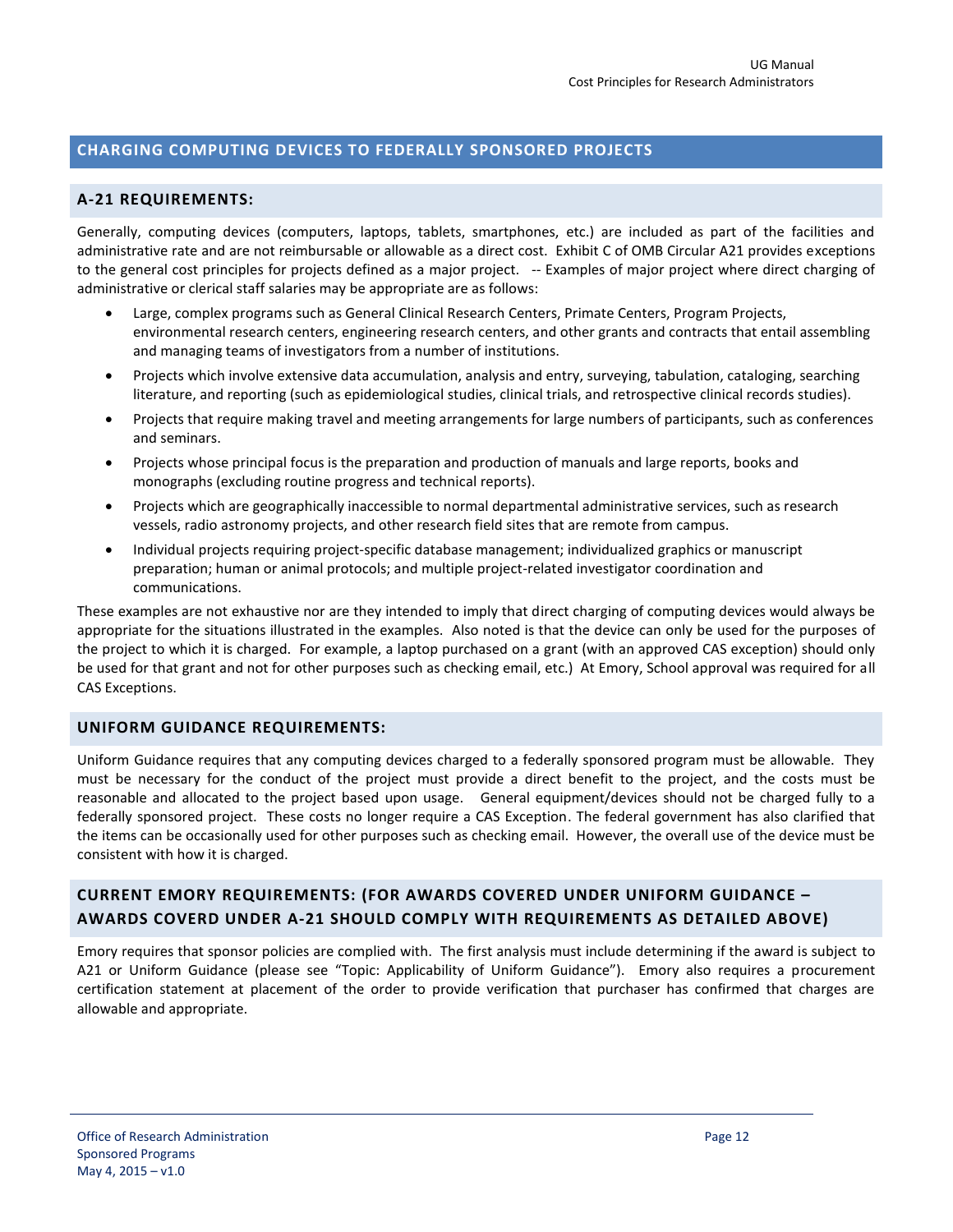# **CHARGING SHORT-TERM TRAVEL VISA COSTS TO FEDERALLY SPONSORED PROJECTS**

## <span id="page-12-0"></span>**A-21 REQUIREMENTS:**

Short-term Travel Visa Costs are not specifically addressed in OMB Circular A-21.

## <span id="page-12-1"></span>**UNIFORM GUIDANCE REQUIREMENTS:**

Short-term, travel visa costs (as opposed to longer-term, immigration visas) are generally allowable expenses that may be proposed as a direct cost. Since short-term visas are issued for a specific period and purpose, they can be clearly identified as directly connected to work performed on a Federal award. For these costs to be directly charged to a Federal award, they must:

- (1) Be critical and necessary for the conduct of the project;
- (2) Be allowable under the applicable cost principles;
- (3) Be consistent with the non-Federal entity's cost accounting practices and non-Federal entity policy; and
- (4) Meet the definition of "direct cost" as described in the applicable cost principles

Long-term visa costs, such as those that enable employment at the non-Federal entity (e.g., for "J" and "H1B" visas) are not allowable direct charges.

# <span id="page-12-2"></span>**CURRENT EMORY REQUIREMENTS: (FOR AWARDS COVERED UNDER UNIFORM GUIDANCE – AWARDS COVERD UNDER A-21 SHOULD COMPLY WITH REQUIREMENTS AS DETAILED ABOVE)**

Emory requires that sponsor policies are complied with. The first analysis must include determining if the award is subject to A21 or Uniform Guidance (please see "Topic: Applicability of Uniform Guidance").